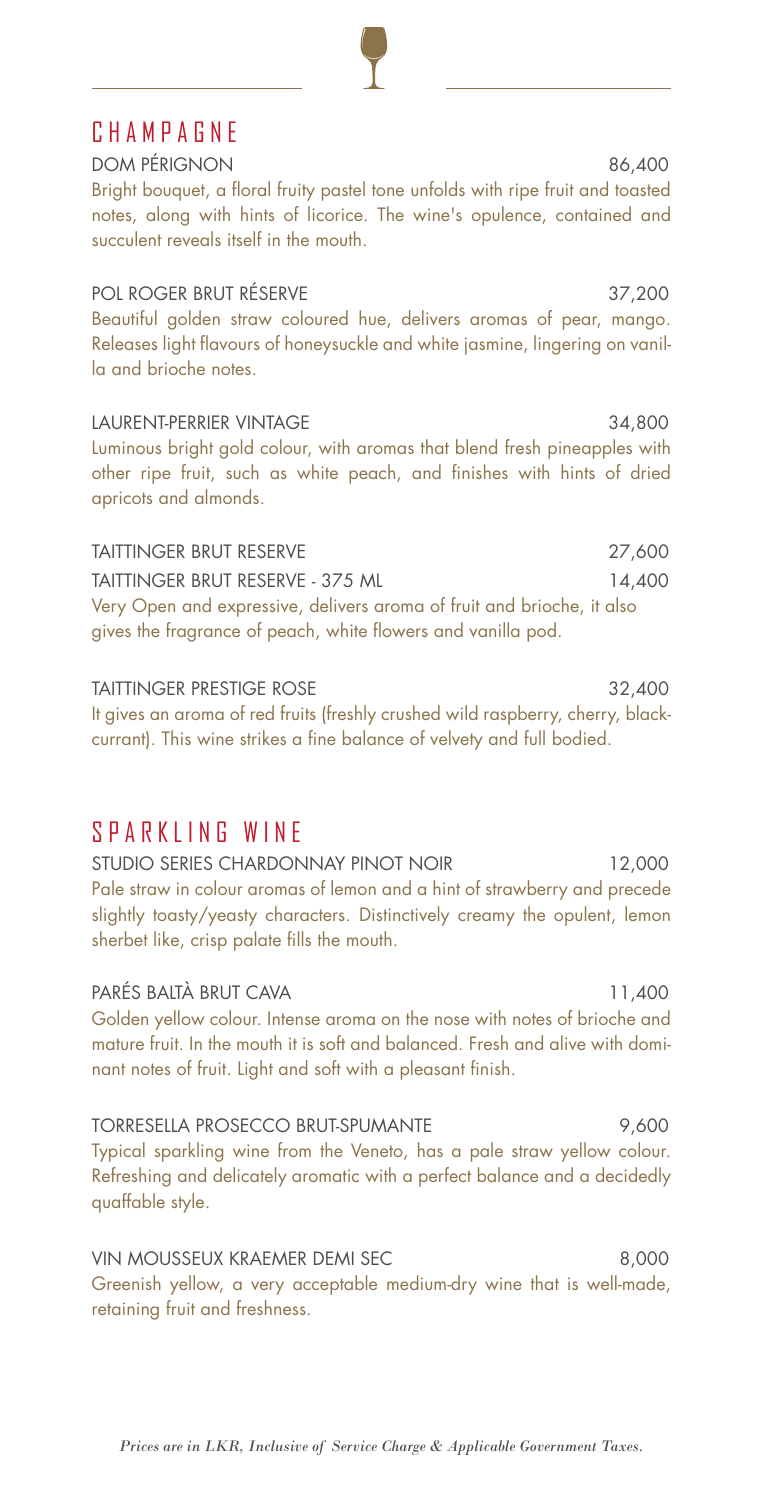# SPARKLING WINE

ZONIN SPARKLING ROSE 8,400 Excellent as an aperitif and an ideal accompaniment to hors d'oeuvres risottos, fragrant fried food and grilled fish.

## WHITE WINES

#### FRANCE

CHABLIS - DOMAINE LONG DEPAQUIT - ALBERT BICHOT 11,900 Pale gold colour, distinctively dry with aromas of lingering peach, citrus, and herbal characters. A well balanced wine.

POUILLY FUISSE - ALBERT BICHOT 11,900 Aromatic nose with predominant notes of white fruit and spices, subtle touch of oak and vanilla. Mineral on the palate with a good balance between acidity and roundness.

MÂCON-VILLAGES "CLOS DE L'ÉGLISE" - ALBERT BICHOT 11,600 Clear straw colour with an aroma of fresh apples and the taste of dry fruit.

GRAVES - BARON DE VENZAC 9,200 Gold coloured white wine. A brilliant medium-bodied wine with pear & citrus scents mixed with a definite vanilla accent.

LA COLLECTION BORDEAUX BLANC 6,600 The bouquet is delicate, fresh and aromatic, with a floral characteristic. This wine is perfect to accompany light meals. A fresh and fruity wine.

#### AUSTRALIA

LONG ROW RIESLING 10,400 Bright pale-medium straw colour with some green hues. Has a flamboyant lifted floral nose displaying floral citrus and tropical notes on the palate, soft finish of surprising length.

CHARDONNAY - PENFOLDS BAROSSA VALLEY KOONUNGA HILL9,800 Fresh and vibrant, fresh peach and tropical fruit flavours abound. Such fruits are conveyed and complexed via friendly and lively acidity and a welcome creamy texture

SAUVIGNON BLANC SEMILLON – SANDALFORD MARGARET RIVER 9,700 Pale lime. Lovely, elegant, perfumed bouquet of fresh gooseberry and passion fruit. Zesty and crisp acidity gives the wine a wonderful length with a harmonious balance on the finish.

SAUVIGNON BLANC ESTATE CLASSIC – BURONGA HILL 7,300 Delicate green lime hued wine with ripe tropical fruits of melon and mango embodied with herbaceous aromas of grapes, capsicum and asparagus. This full flavoured wine has classic characters of passion fruit, cut grass and hint of peach.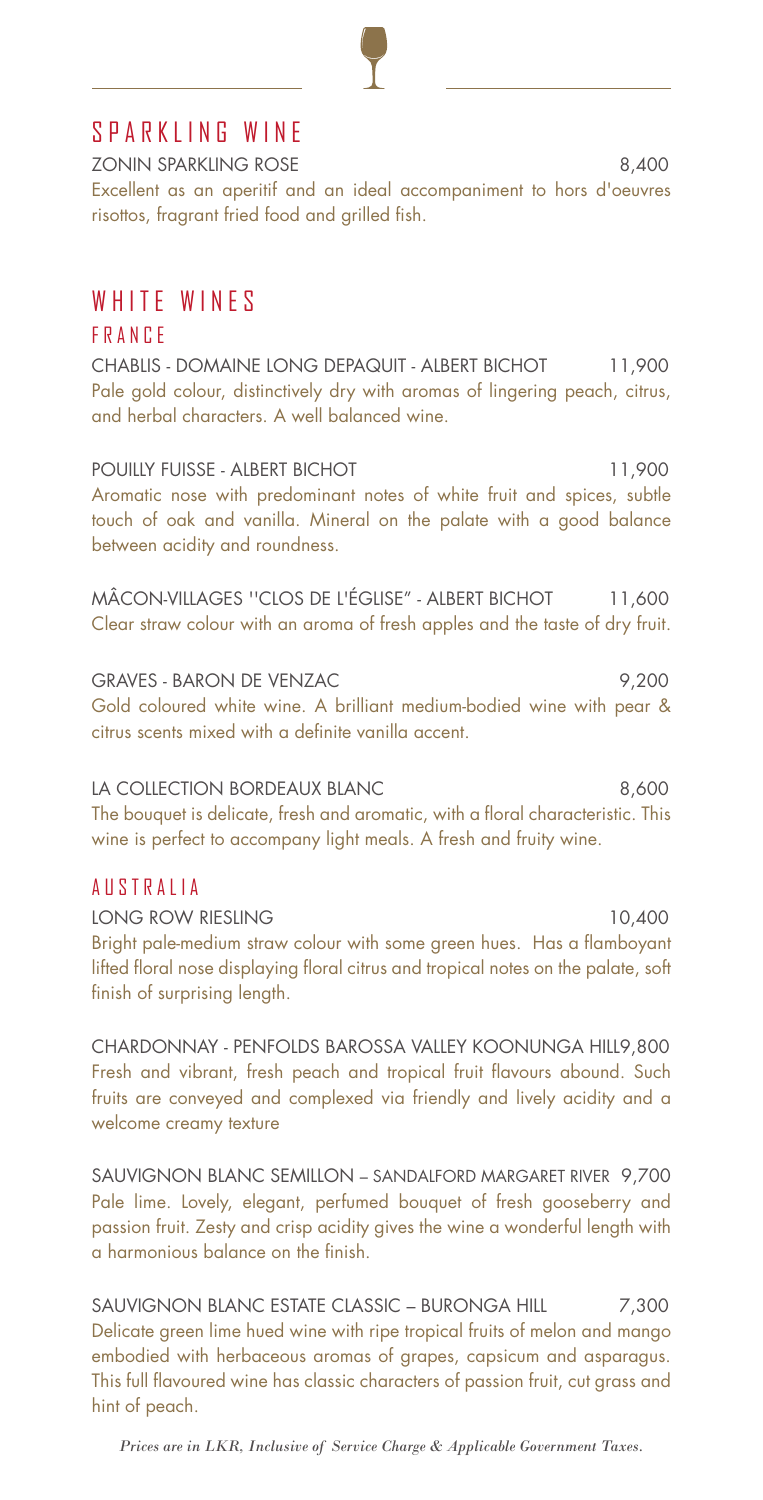### WHITE WINES AUSTRALIA

CHARDONNAY - YELLOW TAIL **Example 2008** 6,800 A vibrant and fresh Chardonnay, the wine displays tropical fruit flavours of peaches and melon, and a touch of vanilla. This wine has a textured palate with a lingering, creamy mouth feel, and its tropical fruit flavours are complemented nicely by a subtle, toasty oak finish.

PINOT GRIS - TEMPUS TWO SILVER 6,800 Crispy and refreshing characters of pear and passionfruit with floral undertone.

#### CHILE

SAUVIGNON BLANC – VALDIVIESO WINEMAKERS RESERVE 7,600 Attractive brilliant pale green tones. Lifted fragrant nose, with tropical fruit, with underlying typical Sauvignon Blanc aromas of fresh cut grass. Crisp and clean on the palate, with excellent fruit weight.

CHARDONNAY – CONO SUR VARIETAL 7,100 Yellow hues with golden hints. Exuberant and complex, this wine conveys refreshing citrus aromas, fruity notes of white peaches, hints of mineral with a great acidity.

SAUVIGNON BLANC – TERRA ANDINA 6,800 Pale straw coloured wine with intensely fruity aromas of lemon, grapefruit and nectarines. It has a nice palatable volume with a fresh and rich aftertaste.

#### SOUTH AFRICA

CHARDONNAY - FALES BAY CRYSTALLINE 6,600 on the nose hints of lime, green apple and stone fruits, complex and a beautiful length on the palate without being fatty, well balanced with great freshness and texture, Unoaked and fruity.

RIESLING – NEDERBURG WINE MASTERS RESERVE 8,000 Clear with green tinge, floral and fruity with pineapple and lime aromas.

CHENIN BLANC – CAPE DREAM 6,800 A white wine that reveals pleasant pineapple and fruit flavours, with some delightful citrus notes and charms of dried apples and musk. Well-balanced with a quinsy, fresh and zesty finish.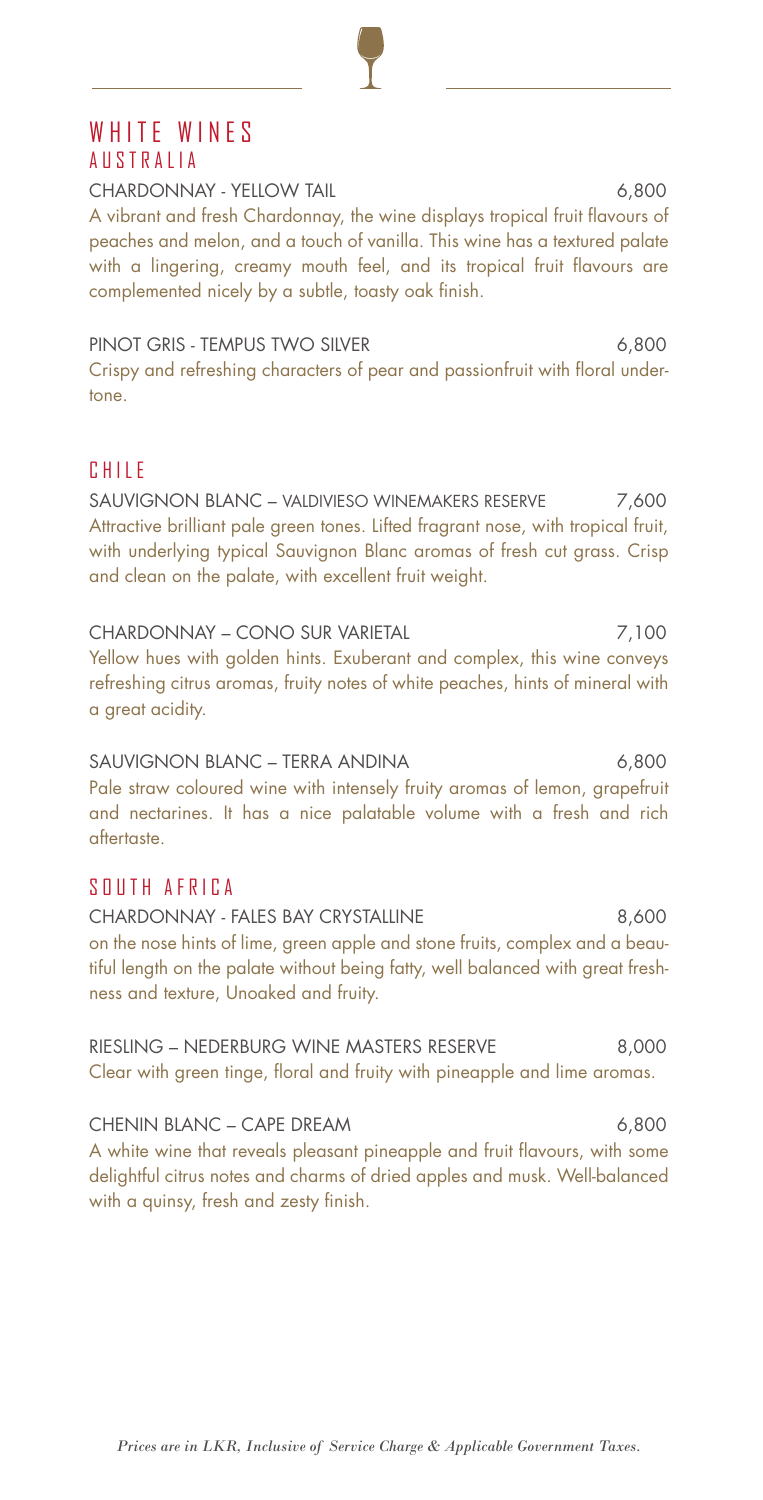## WHITE WINES ITALY

PINOT GRIGIO - TORRESELLA 8.300 Straw yellow hues. It stands out for its finesse and persistence on the nose and palate; it is elegant and well-balanced, with just a hint of an aromatic vein.

VENTITERRE SOAVE DOC – ZONIN 8,000 is light and fresh with just a hint of floral lemon creaminess making it a perfect accompaniment to any antipasto seafood or lighter style pasta dish.

#### NEW ZEALAND

CHARDONNAY - OYSTER BAY 9,800 Sophisticated red, gently fruity – plums and cherry to the fore and pleasant tannins.

SAUVIGNON BLANC – MUD HOUSE 9,200 Pale straw color. Pure aromas of crushed citrus, Snow pea and ripe grapefruit. Concentrated citrus with bursts of fresh snow pea fill the front palate. Juicy acidity gives the wine its lovely freshness and length.

#### CALIFORNIA

PINOT GRIGIO WOODBRIDGE – ROBERT MONDAVI 8,000 Aromas of nectarine and fresh peach, crisp and refreshing, is a well-rounded wine with a peach-citrus finish.

#### **ARGENTINA**

VIOGNIER – LAS MORAS 6,800 Yellow colour with intense green hues. Combination of flowers and fruit with orange blossom, ripe apricot, peach and a hint of pineapple on the palate.

SAUVIGNON BLANC – LOS CARDOS 6,800 Pale lemon yellow with intense tropical fruit bouquet and aromatic gooseberry fruit. A clean refreshing wine with lively, pineapple flavors to give a zesty finish.

#### SPAIN

VERDEJO – VIEJO MARCHANTE 6,800 Pale yellow with greenish hues. From pear, tropical fruit and balsamic notes to flowers and dried herbs on the nose. The palate is juicy and jovial. Perfect accompaniment for seafood, rice and soft cheeses.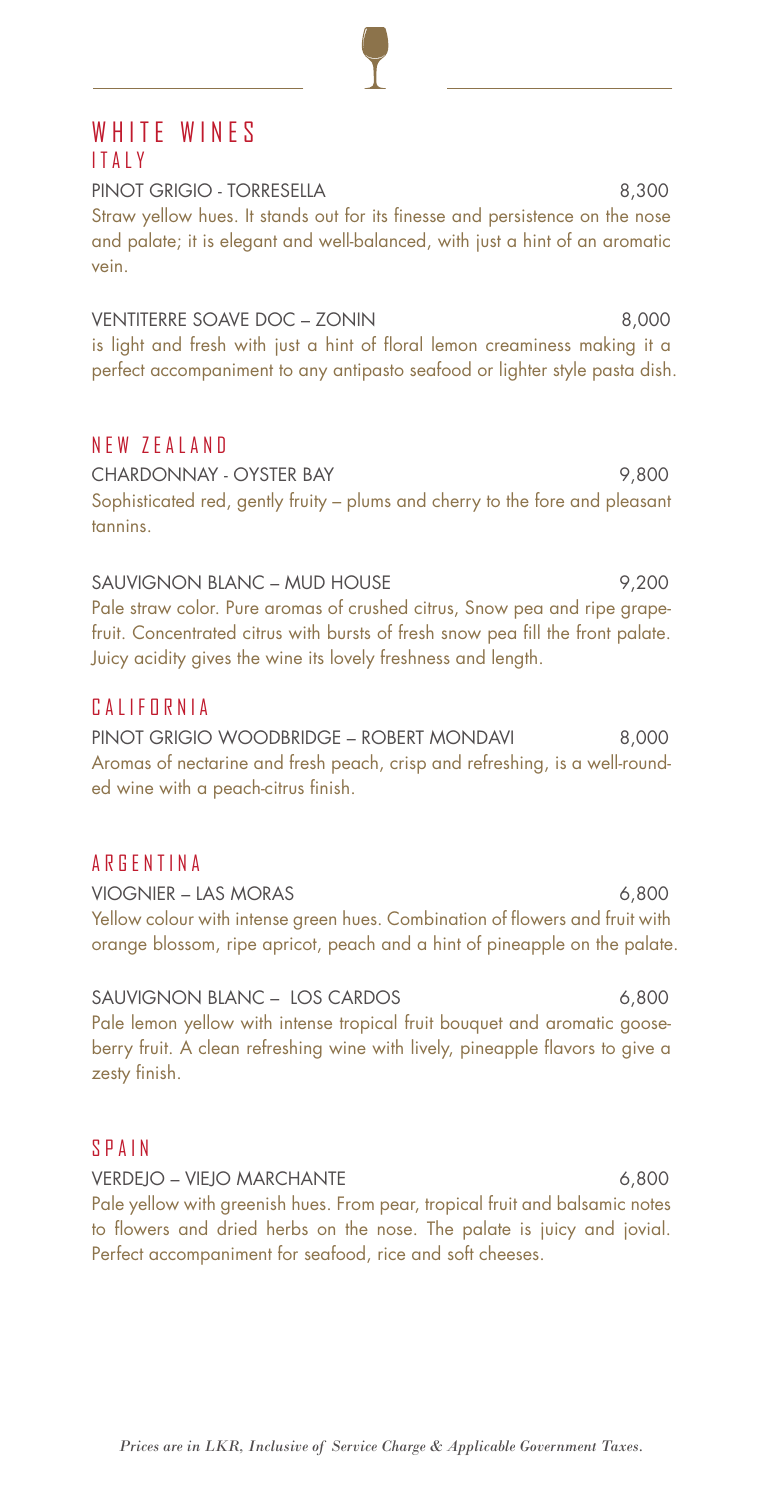### RED WINES FRANCE

CHATEAUNEUF DU PAPE - DOMAINE DE LA CHARTREUSE 15,600 Its color is deep garnet red and it has a nose marked by tones of black and dried fruits, mixed with aroma of coffee, wax and cedarwood.

SAINT-EMILION – BARON DE VENZAC 11,900 Medium to full-bodied, purplish red in colour, with a delicious slight vanilla aroma & berryfruit characters.

MEDOC - BARON DE VENZAC 10,800 A bright garnet red wine wth a supple round flavour of dark fruit on the palate.

BEAUJOLAIS VILLAGES – ALBERT BICHOT 8,600 Light in body and colour, this wine has an aroma of grape juice. Medium to full in character.

CÔTES DU RHÔNE – CHÂTEAU DE BOUSSARGUES 8,000 With mouth filling smooth tannin, this is a delicately spicy full-bodied deep garnet red wine with a strong note of fruitiness.

#### AUSTRALIA

CABERNET MERLOT – SANDALFORD MARGARET RIVER 10,600 Dark cherry red in colour, brimming with sweet violet scents, mulberry and some vanillin oak notes. Silky tannins and ripe cassis flavours intermingled with French oak.

SHIRAZ – LONG ROW 9,800 Deep red in colour with purple hues. Ripe berry and dark plum fruit nose with strong notes of spice and pepper. On the palate, the wine shows ripe black berries and plums, preceding with fine soft smooth tannins.

SHIRAZ CABERNET - PENFOLDS BOROSSA VALLEY KOONUNGA HILL 8,300 Crushed velvet depth defines the texture of this cassis-scented, persistent and generously fruited wine. Flavours of mint, damp herbs and oak round out the palate.

CABERNET SAUVIGNON ESTATE CLASSIC - BURONGA HILL 7,300 Deep crimson. Rich dark cherry and blackberry with subtle hints of cinnamon and vanilla. Charming flavours of cherry and blackberry highlight this wine with a subtle oak influence of chocolate and vanilla. A full flavoured wine with a rich finish.

#### MERLOT - YELLOW TAIL **6,800**

Soft aroma of ripe plums, mulberries, lingering vanilla and sweet spiciness of Christmas cake, Displays flavours of dark plums, mulberries and spice. It finishes sort, rich and is simply delicious.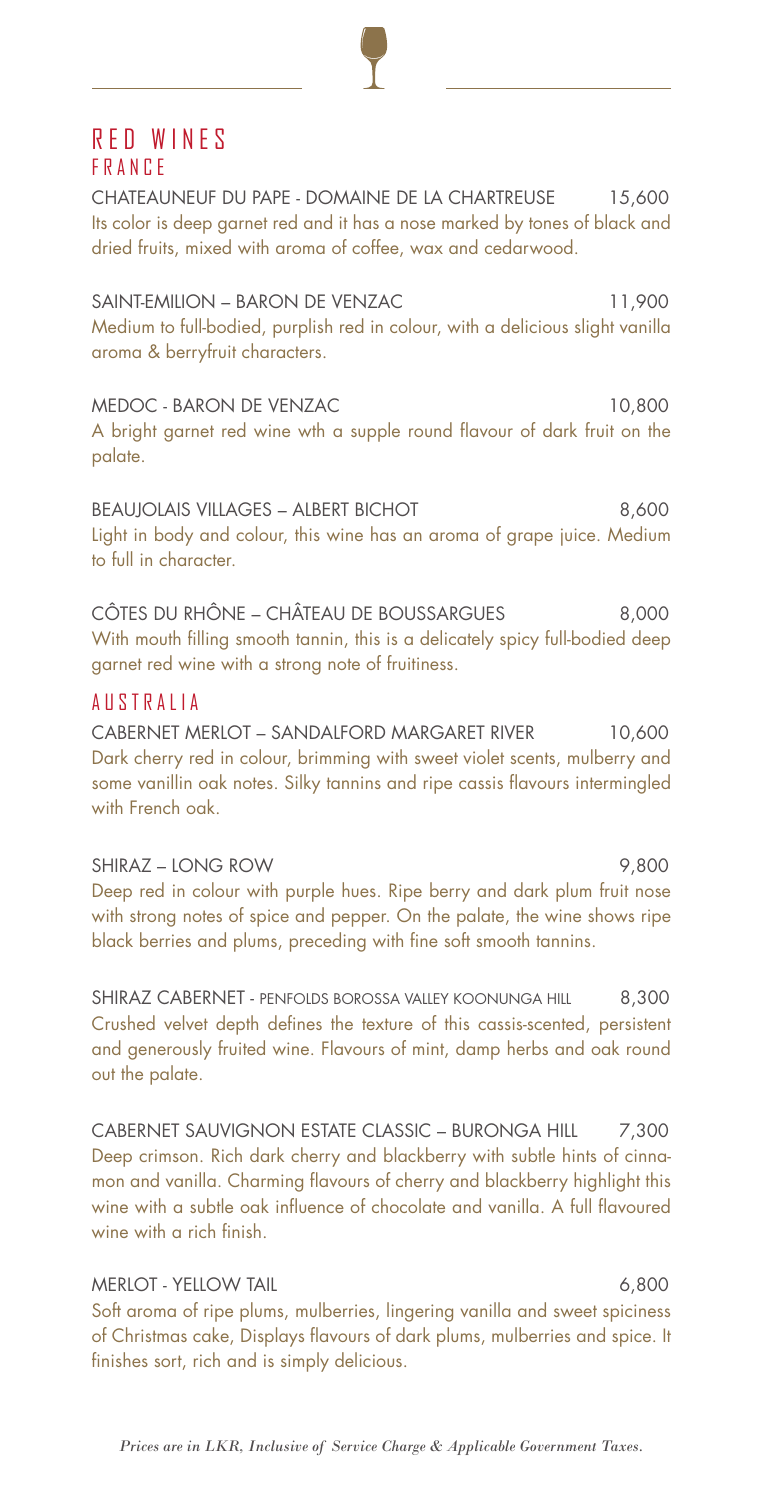# RED WINES

#### CHILE

CARMENERE – VALDIVIESO WINEMAKERS RESERVE 7,400 Intense dark purple-red. Attractive dark fruits, ripe cherries, spices, and dark chocolate. Silky tannins, the ripe flavors slowly fill the palate. Well balanced oak spices. A sweet long finish.

# MERLOT – CONO SUR VARIETAL 7,000

Colour is dark and intense. In nose, concentrated notes of black fruit and soft hints of sweet toasted oak. Excellent structure, balanced acidity, fruity with pleasantly ripe tannins.

CABERNET SAUVIGNON – TERRA ANDINA 6,800 Bright ruby red in color. Has intense blackcurrant & dried fruit flavors with a hint of mint, roasted almond, tea, tobacco and cedar oak flavors. Shows intense fruity flavors

#### SOUTH AFRICA

SYRAH - FALSE BAY OLD SCHOOL 8,600 on the nose is warm and spiced, notes of white pepper, plums and dark fruits, the palate starts with dark fruits, developing into a spicy character and, ending with well balance of ripe tannins.

CABERNET SAUVIGNON – NEDERBURG WINE MASTERS RESERVE 8,000 Dark ruby, berry fruit mingled with chocolate and mocha, soft oak vanillin's in the background. Full–bodied wine with ripe fruit and delicate oak spices, firm tannins and a lingering aftertaste.

PINOTAGE – CAPE DREAMS 6,800 Pinotage has an attractive deep colour and the typical full-flavoured style of rich Pinotage. It has lots of complex cultivar character, mingling well with good woodiness.

#### ITALY

REFOSCO – TORRESELLA 8,300 A red wine with a strong personality and a characteristic intense red color. It offers rich scents of wild berries and a long persistent finish with delightful bitter notes.

CHIANTI DOCG – DUCATO 8,000 Ruby red to garnet during aging. Warm and mature red fruits. Violet flowers and black cherry. Savory and mineral aftertaste. Full body and well balanced tannin.

VENTITERRE VALPOLICELLA – ZONIN 8,000 Fresh and floral with an aroma of almond and berries. Medium weight fruit, without huge complexity, but has a tenous backbone. The finish is highly persistent and delectably clean.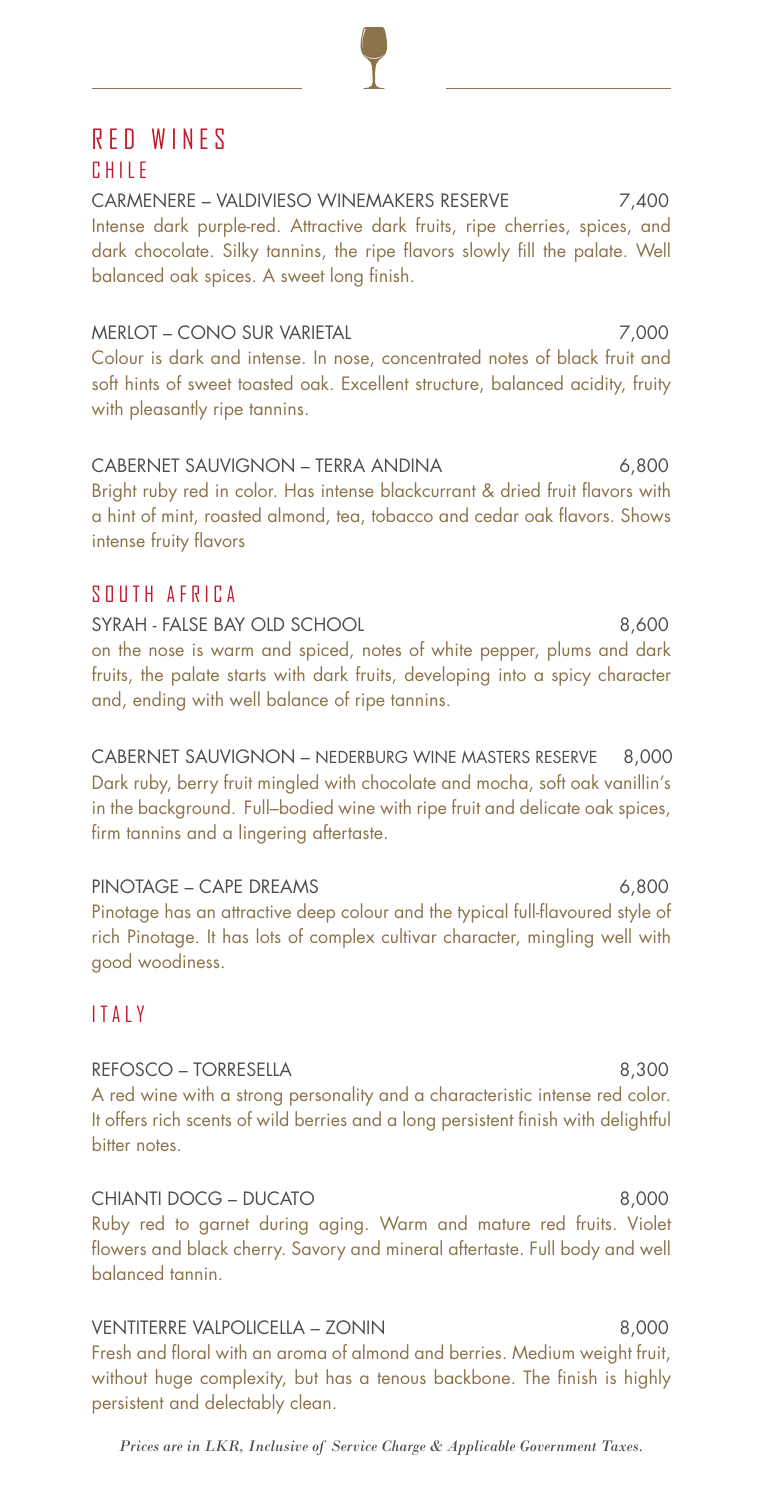# RED WINES

#### NEW ZEALAND

PINOT NOIR CENTRAL OTAGO – MUD HOUSE 9,700 Deep colour and the typical full-flavoured style of richness. It has lots of complex cultivar character, mingling well with good woodiness.

#### CALIFORNIA

ZINFANDEL WOODBRIDGE – ROBERT MONDAVI 8,000 Aromas of black pepper, tea leaves, and plums. Flavours of boysenberry and baking spice smooth out this wine. Oak aging, adding a rich, toasty cinnamon element.

#### **ARGENTINA**

SYRAH – LAS MORAS 7,000 Intense colour, full-bodied with a spicy nose. Powerful yet elegant, with sweet tannins on the finish.

MALBEC – LOS CARDOS 6,800

Deep red in colour with violet hue and dark berry fruit aroma. It is rounded on the palate and has a complex structure. A wine that could be savored at any time.

#### SPAIN

TEMPRANILLO – VIEJO MARCHANTE 6,800 Cherry red with violet tones. The nose is rich in fresh shades of red fruit (blackberry, cherry orchard and lactic notes (strawberry candy). The palate is soft, round and fruity wine with a creamy finish.

# ROSÉ WINE

PINOT GRIS ROSÉ – SAINT CLAIR FAMILY ESTATE PREMIUM 10,900 Salmon pink in colour, with strawberry and raspberry aromas. On the palate, fresh and appealing with luscious ripe fruit flavours of wild strawberry, raspberry cream.

SHIRAZ ROSÉ – LAS MORAS 7,000 Young, fruity, intense wine with floral aromas. Powerful and elegant, with a harmonic sweet long finish.

# DESSERT WINE

LATE HARVEST – NEDERBURG SPECIAL 7,000 Yellow with hints of green. Complex honey character with rich aromas of dried fruit and apricot. Fresh and rich with apricot and raisin flavours supported by a fresh acidity.